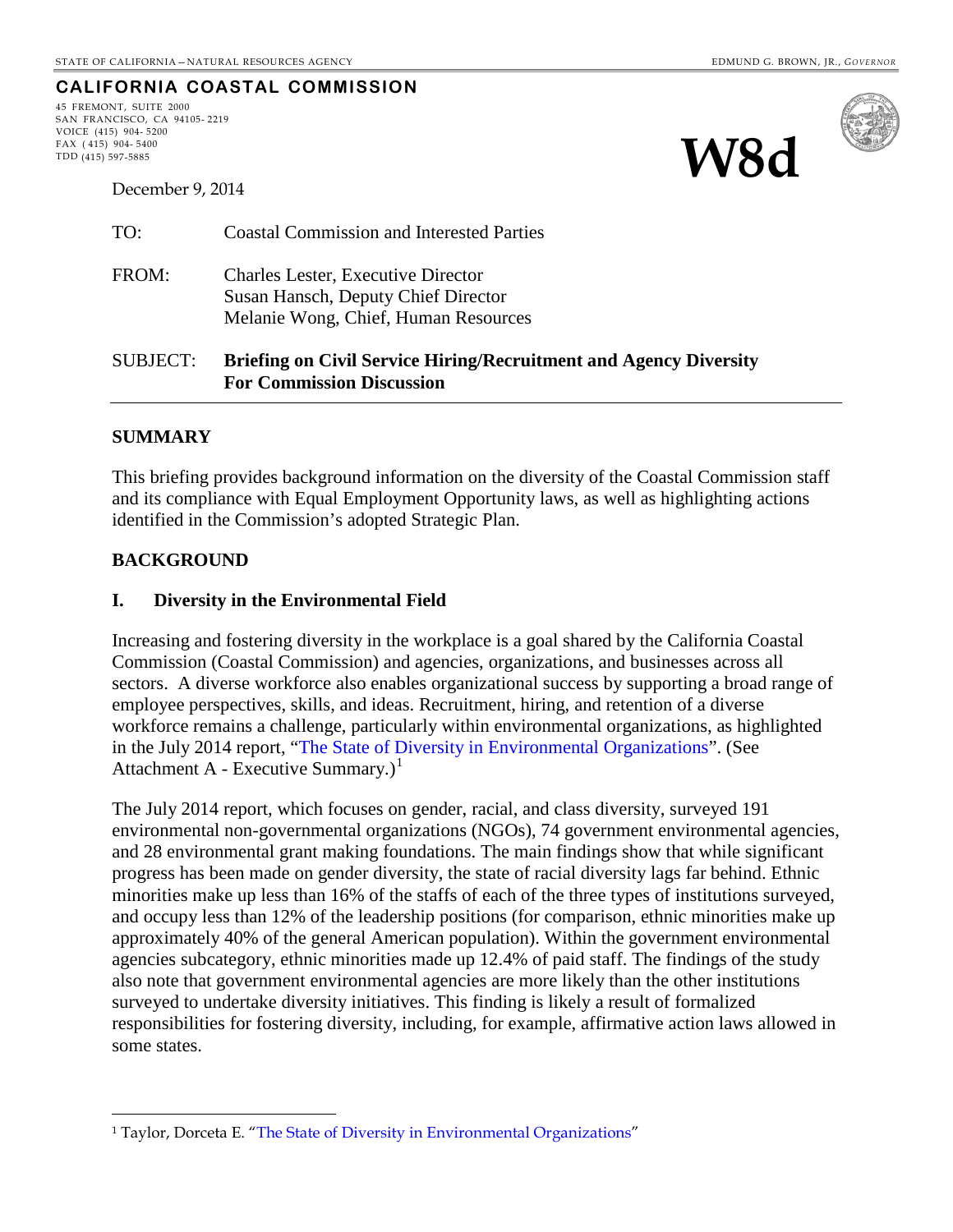Promoting diversity is not solely a challenge for environmental organizations. For example, this is a challenge for even the nation's largest employer – the Federal Government. This difficulty is reflected in President Obama's August 2011 Executive Order 13583, "Establishing a Coordinated Government-Wide Initiative to Promote Diversity and Inclusion in the Federal Workforce" which states that "the Federal Government has a special obligation to lead by example…[and] continue to challenge itself to enhance its ability to recruit, hire, promote, and retain a more diverse workforce.<sup>[2](#page-1-0)</sup>" Recent data from the US Office of Personnel Management showed that for FY 2012, ethnic minorities made up [3](#page-1-1)4.6% of the Federal workforce<sup>3</sup>. Demographic data collected through Annual Federal Employee Viewpoint Surveys for 2014 show that for National Oceanic and Atmospheric Administration (NOAA), Environmental Protection Agency (EPA), and the Department of the Interior, ethnic minorities made up roughly 16%<sup>[4](#page-1-2)</sup>, 24%<sup>[5](#page-1-3)</sup>, and 19%<sup>[6](#page-1-4)</sup> of the staffs, respectively. Data for the State of California are somewhat better, showing that, in 2012, ethnic minorities make up 50.2% of the State civil service workforce compared to the 56.1% ethnic minority composition of the general California workforce<sup>[7](#page-1-5)</sup>.

Although recruiting, hiring, and retaining minority workers are challenges faced by many sectors, it is a challenge that is critical for environmental organizations in particular to overcome. There is a significant body of work showing that minority communities are burdened with proportionately more environmental risks than white communities and, similarly, will likely be impacted more acutely by climate change. Ensuring environmental justice includes efforts to incorporate members of minority communities into the staffs of environmental organizations. The "State of Diversity in Environmental Organizations" report suggests that further efforts to diversify environmental organizations will require the reduction of informal hiring practices, such as relying on networking to advertise job openings, and the improvement of career paths for recruiting ethnic minorities early in their academic and professional careers. These efforts must be conducted lawfully, consistent with equal employment opportunity laws, such as those enacted in the state of California.

# **II. Diversity of the California Coastal Commission Staff**

Ethnic minorities currently make up approximately 29.5% of the Coastal Commission staff.<sup>[8](#page-1-6)</sup> Compiling the available data from the California Office of Civil Rights as of June 30, 2014 for all the agencies under the California Natural Resources Agency shows that ethnic minorities make up approximately 27.71% of the California Natural Resources Agency workforce. While the 2014 minority figure for State civil service is at  $53.3\%$ , this takes into account all classifications in State civil service while a larger percentage of positions in the California

 $\overline{a}$ 

<span id="page-1-0"></span><sup>2</sup> [Executive Order 13583 of August 18, 2011](http://www.gpo.gov/fdsys/pkg/FR-2011-08-23/pdf/2011-21704.pdf) 

<span id="page-1-1"></span><sup>3</sup> [Federal Equal Opportunity Recruitment Program \(FEORP\) for Fiscal Year 2012, Report to Congress.](http://www.opm.gov/policy-data-oversight/diversity-and-inclusion/reports/feorp-2012.pdf) 4 [2014 Federal Employee Viewpoint Survey Results \(NOAA\)](http://www.wfm.noaa.gov/SHCM/2014_FEVS_results.pdf)

<span id="page-1-2"></span>

<span id="page-1-3"></span><sup>5</sup> [2014 Federal Employee Viewpoint Survey Results \(EPA\)](http://www.epa.gov/ohr/2014-fevs-aes-results.pdf)

<span id="page-1-4"></span><sup>6</sup> [2014 Federal Employee Viewpoint Survey Results \(DOI\)](http://www.doi.gov/pmb/hr/upload/2014_FEVS_AES_Department_of_the_Interior.pdf)

<span id="page-1-5"></span><sup>7</sup> [Annual Census of Employees in the State Civil Service, Report to the Governor and Legislature \(2012\)](http://www.calhr.ca.gov/Documents/ocr-census-of-employees-2012.pdf) 

<span id="page-1-6"></span><sup>8</sup> [Ethnic, Sex & Disability Profile of Employees by Department, Occupation Groups and Classification for](http://jobs.spb.ca.gov/spb1/wfa/r5000_series.cfm?dcode=CG&filename=r5102\2014-06.txt)  [the California Coastal Commission as of 06/30/14. \(](http://jobs.spb.ca.gov/spb1/wfa/r5000_series.cfm?dcode=CG&filename=r5102\2014-06.txt)See page 11.)

<span id="page-1-7"></span><sup>9</sup> [Ethnic, Sex & Disability Profile of Employees by Department, Occupation Groups and Classification for](http://jobs.spb.ca.gov/spb1/wfa/r5000_series.cfm?dcode=SW&filename=r5102_statewide\2014-06.txt)  [Statewide Departments as of 06/30/14.](http://jobs.spb.ca.gov/spb1/wfa/r5000_series.cfm?dcode=SW&filename=r5102_statewide\2014-06.txt) (See page 329.)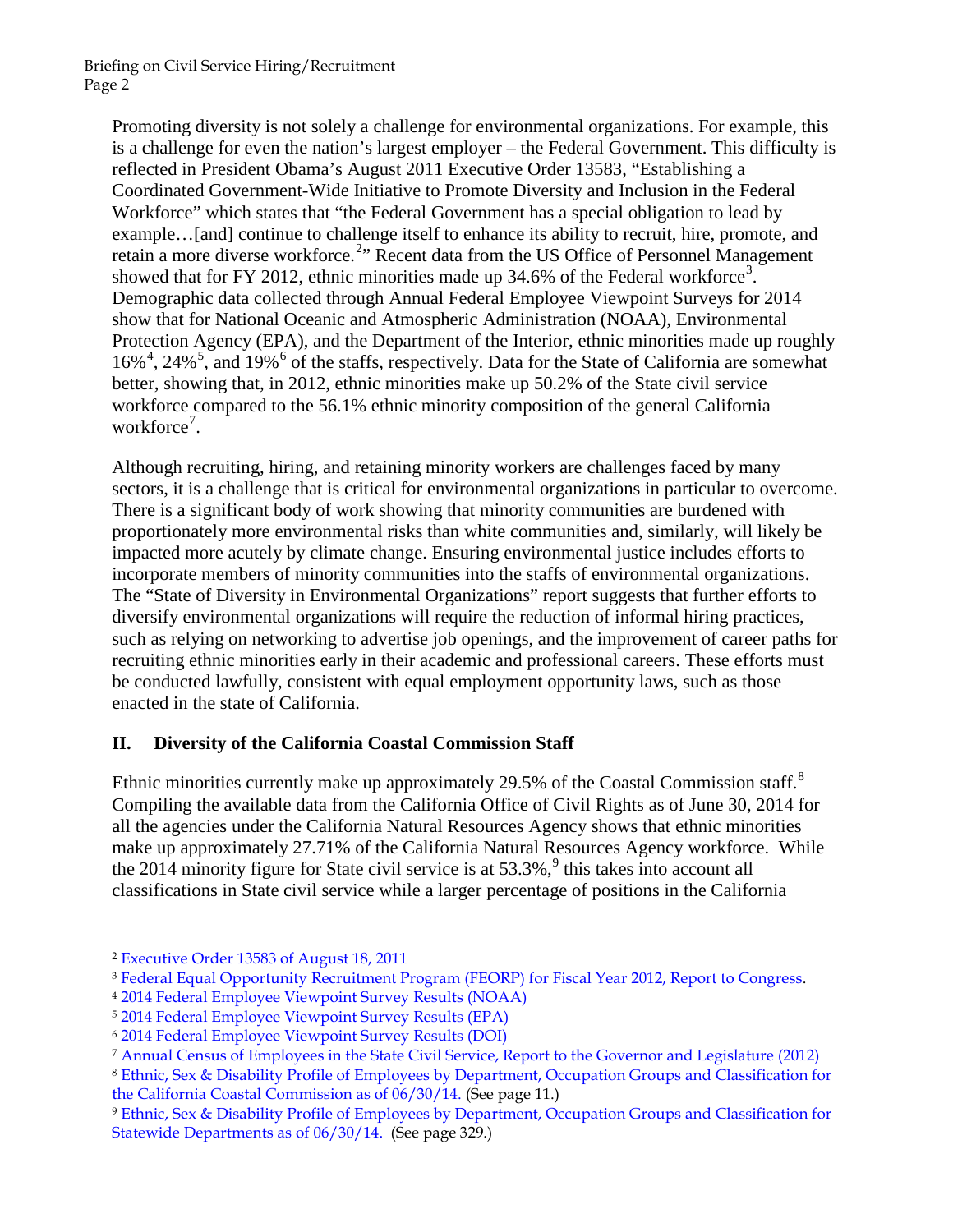[Natural Resources Agencies are environmentally related. \(See Attachment B - Chart showing](#page-15-0)  Employees by Ethnicity.)

# **a. California's Equal Employment Opportunity Laws**

The California Coastal Commission's Equal Employment Opportunity Program is in compliance with civil service laws and State Personnel Board rules. (See Attachment C – The State [Personnel Board's Adoption of the Compliance Review Letter and Resolution, August 23, 2013.](#page-16-0))

**Civil Service Examination:** In order to be considered for a civil service position, applicants must participate in a competitive civil service examination.<sup>10</sup> State civil service jobs are filled through examinations processes which are open to all individuals. The State of California is an equal opportunity employer to all, regardless of political affiliation, race, color, sex, religious creed, national origin, ancestry, marital status, age, sexual orientation, disability, political or religious opinions, or non-job related factors. <sup>11</sup> California residency is not required and U.S. citizenship is only required for peace officer jobs. Examinations may be given by both the Department of California Human Resources (CalHR) or by individual State departments.

**Job Specification:** Each classification has a job specification that includes the definition of the job, typical tasks, minimum qualifications (education, experience, and/or other factors), knowledge and abilities, and special personal characteristics required. Acceptance into an examination is based solely on whether or not the applicant meets the minimum qualifications of the job as indicated on the job specification.

**Job Application Process:** The State Examination Employment Applications (STD 678) includes a page entitled "Equal Employment Opportunity" for applicants to voluntarily provide statistical information regarding age, race/ethnicity, disability status, and veteran status. However, this form is required to be separated from the application prior to the application review, examination and/or hiring process. It is unlawful for a hiring department to require or permit any notation or entry to be made on any application indicating or in any way suggesting or pertaining to any protected category such as race, color, or national origin.[12](#page-2-2) Completion of the form is voluntary and completed forms are used solely to assist the State in research and statistical purposes in regards to ensuring Equal Employment Opportunities.<sup>13</sup>

Once an applicant is accepted into an examination and successfully participates, the applicant is placed on the eligible list for that classification.<sup>14</sup> Hiring supervisors and managers are typically only forwarded the applications of those candidates who are in the top three ranks of an eligible list. Any application received with a voluntarily completed "Equal Employment Opportunity" page has this page removed prior to being forwarded to the hiring supervisor or manager.

 $\overline{a}$ 

<span id="page-2-0"></span><sup>10</sup> California Constitution Article 7, Section 1(b)

<span id="page-2-1"></span><sup>11</sup> Government Code section 18500 (c)(5)

<span id="page-2-2"></span><sup>12</sup> Government Code section 19704

<span id="page-2-3"></span><sup>13</sup> Government Code section 19705

<span id="page-2-4"></span><sup>14</sup> An eligible (employment) list is a list of individuals with eligibility who can be considered for employment. Generally, the top three ranks (highest scores) are considered reachable and will be contacted first.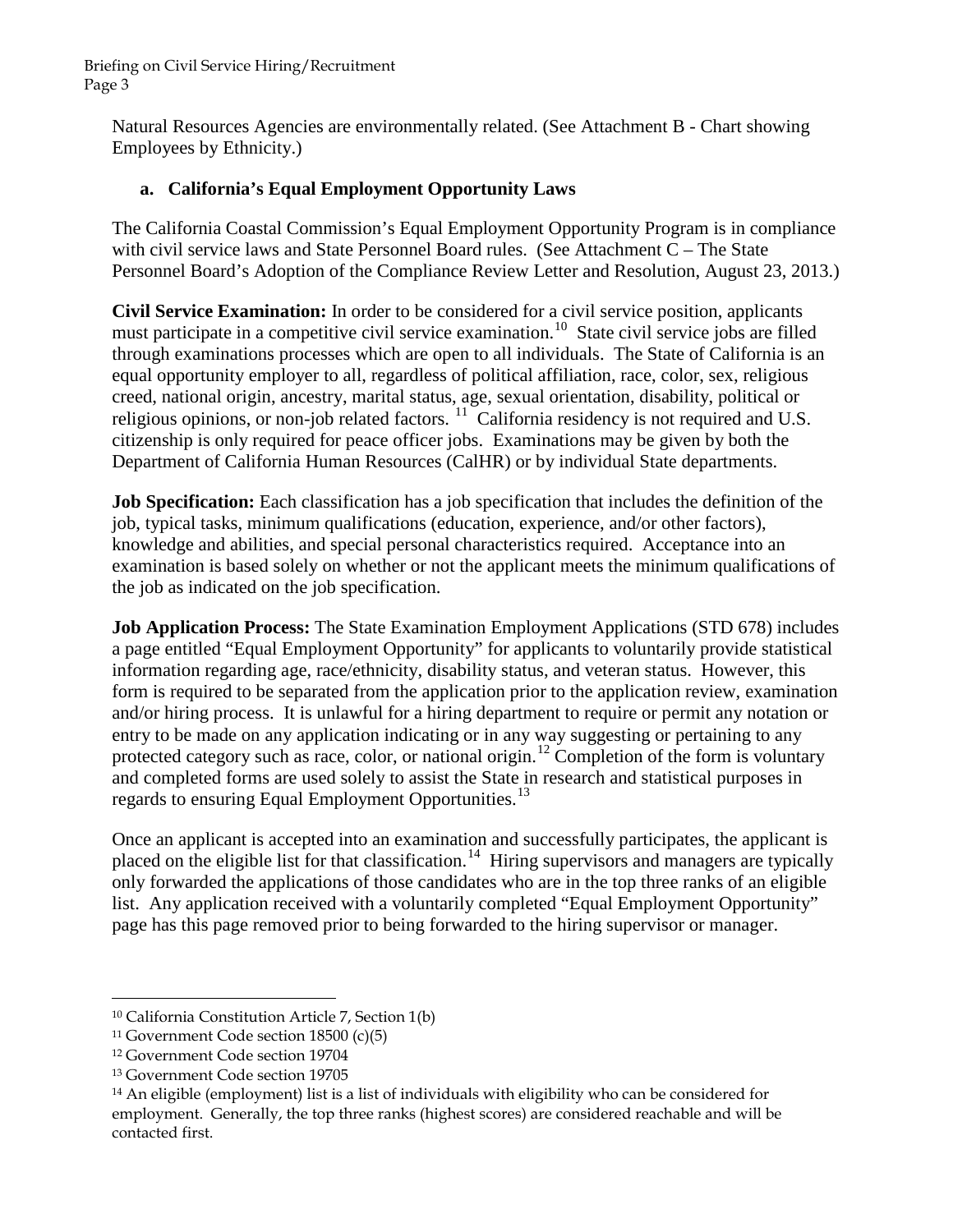Supervisors and managers review applications with specified screening criteria. These screening criteria may differ from supervisor to supervisor as one classification may be used to fill a variety of different positions within State service. For example, the Coastal Program Analyst classification is utilized by the Statewide Planning, Permitting, and Enforcement divisions at the Coastal Commission. The screening criteria are used to evaluate the qualification of candidates who applied and select those who will be interviewed. The final selection is based on these interviews.

**Upward Mobility:** As part of the state's Equal Employment Opportunity (EEO) mandate, the Coastal Commission has an Upward Mobility plan whereby employees in low paying classifications can be given assistance in developing their qualifications in order to be competitive with non-state job applicants for entry technical, professional and administrative state jobs.<sup>15</sup> Upward Mobility is the planned development and advancement of employees in low paying occupations to entry technical, professional and administrative positions in State departments. An upward mobility program is an important part of a department's overall employment program because it is an incentive to employees to develop their skills and be more valuable to the department as well as a tool for increasing departmental diversity in professional, technical and administrative jobs.

Upward mobility is the joint responsibility of the employee and the department for which the employee works. Upward mobility opportunities are publicized in accessible formats and the selection criteria are applied consistently without regard to disability, sex, age, race, color, national origin, ancestry, religion, medical condition, marital status or sexual orientation. No employee participating in upward mobility activities is guaranteed promotion and all employees are entitled to have a fair and equal opportunity to be considered for advancement.

At the Coastal Commission we have successfully developed many of our staff in the entry level clerical positions to be promoted to analyst level positions. Currently most of the Staff Services Analysts and Associate Governmental Program Analysts at the Commission began their employment at the Commission in clerical positions.

**Disability Program:** The California Coastal Commission participates in various programs to ensure that our employment practices are non-discriminatory to people with disabilities and that once hired disabled employees have access to any accommodations needed to perform their jobs. The Commission participates in the Limited Examination and Employment Process (LEAP) which provides an alternative path to employment for people with disabilities. The Commission has a Disability Advisory Committee, made up of employees at various levels with an interest in accessibility issues. The Commission has an annual goal of hiring a disabled person in each occupational group. In 2015, the Commission will conduct a survey of employees to ensure it has accurate statistics regarding the number of employees with disabilities working at the Commission.

# **b. Recruitment Efforts**

In 1996, Proposition 209 amended the California Constitution to prohibit the State, local governments, districts, public universities, colleges, and schools from discriminating against or

 $\overline{a}$ 

<span id="page-3-0"></span><sup>15</sup> Government Code section 19401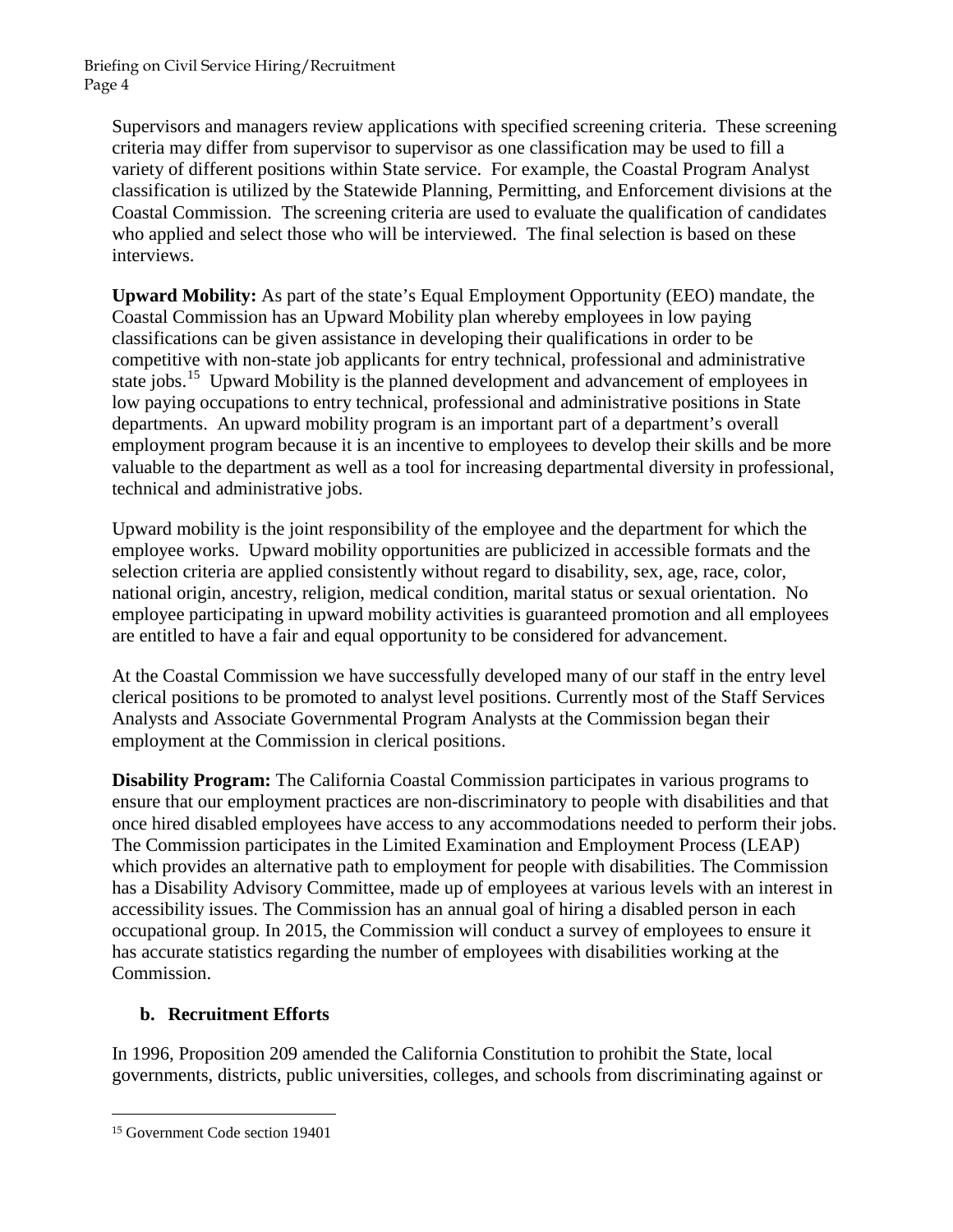$\overline{a}$ 

giving preferential treatment to any individual or group in public employment, public education, or public contracting on the basis of race, sex, color, ethnicity, or national origin.<sup>[16](#page-4-0)</sup>

As such, the Coastal Commission must provide equal employment opportunities for all prospective and current state civil service employees and remain vigilant against any form of employment discrimination. In compliance with equal employment opportunity laws and SPB rules, the Coastal Commission has identified four key areas in its Strategic Plan to help recruit and hire a diverse group of its State's population in the environmental field.

### **1. Strategic Plan 7.6.1: Identify program areas where staffing needs are most critical; develop strategies to acquire necessary staff in core program areas.**

The Coastal Commission meets the State requirement and posts all examination and job announcements on the State's jobs website [\(www.jobs.ca.gov\)](http://www.jobs.ca.gov/). The Coastal Commission also posts these announcements to the Coastal Commission website. In addition, for the Coastal Program Analyst series, examination announcements are posted to the website for the San Francisco Bay Conservation and Development Commission as they also utilize this classification series. These examination announcements are also sent to colleges and universities that have planning and environmental management programs.

# **2. Strategic Plan 7.6.2: Identify opportunities and strategies for enhanced outreach to recruit a diverse and highly qualified applicant pool for needed positions.**

The Coastal Commission staff is exploring available diversity job fairs and/or college job fairs in an effort to seek a more diverse workforce specifically in the Coastal Program Analyst series. Human Resources have obtained an updated list of minority group associations from the State's Office of Civil Rights to contact regarding our examination and job announcements. The Coastal Commission will continue reaching out to other State agencies and environmental organizations and educational institutions to collaborate on strategies for recruiting a diverse workforce.

# **3. Strategic Plan 7.6.3: Expand the Commission's Internship Program.**

Managers and supervisors of the Coastal Commission have attended and will continue to attend various workshops and environmental talks at colleges and universities to personally connect with students. Additionally, the Coastal Commission is currently recruiting paid interns and advertising these positions similar to the Coastal Commission's job announcements. Internships are an excellent recruiting tool to reach-out to a diverse population of candidates. After completion of a Commission internship, individuals have important training and background to prepare for civil service examinations.

<span id="page-4-0"></span><sup>16</sup> California Constitution Article 1, section 31. Proposition 209 and attendant Executive Orders W-124-95 and W-136-96 directed all state agencies and the State Personnel Board to reform and eliminate preferential hiring practices in state government.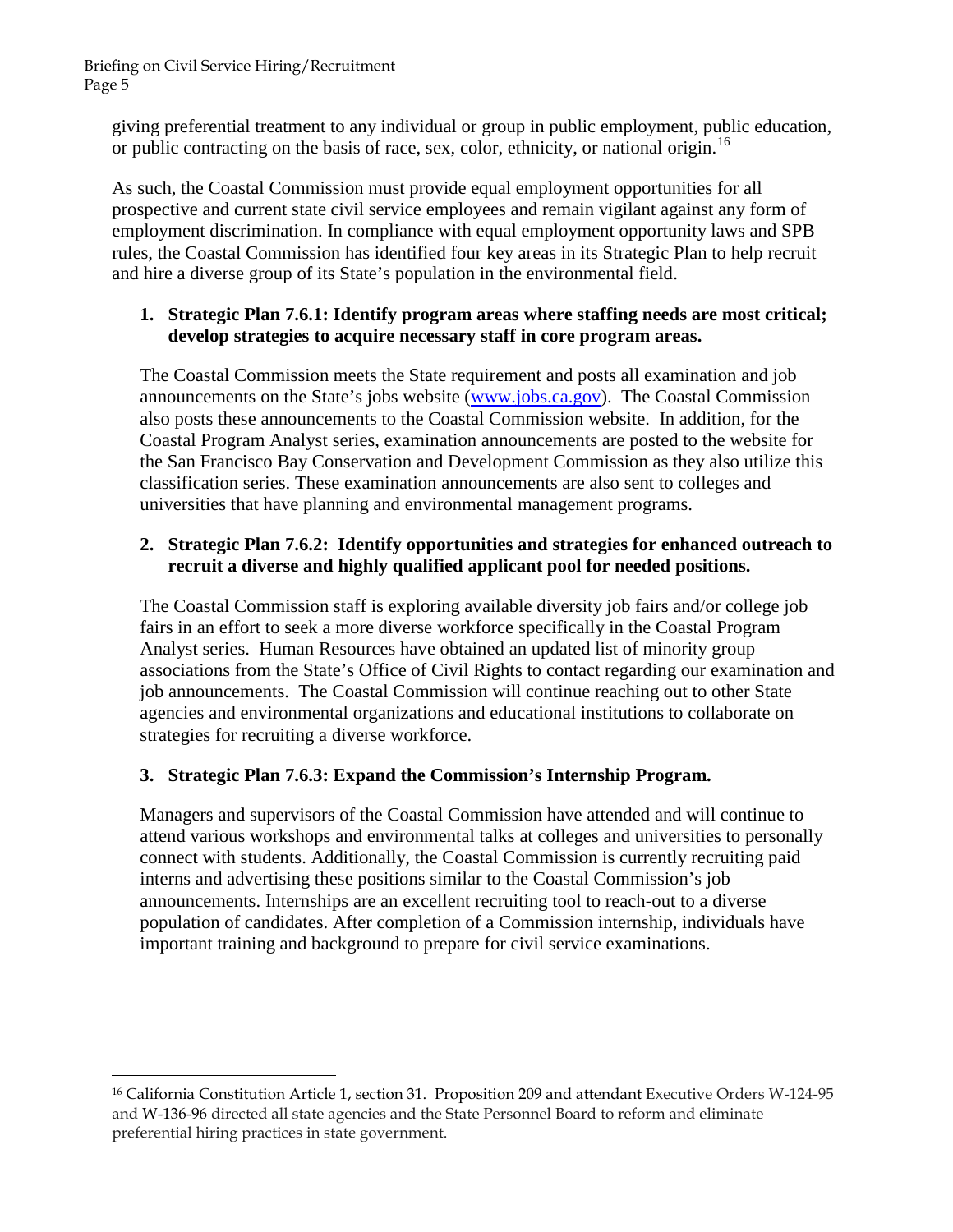# **4. Strategic Plan 7.6.4: Continue to take full advantage of fellowship opportunities offered by the NOAA Coastal Management Fellowship Program, California Sea Grant and others.**

Coastal Commission managers and supervisors have also recruited Fellows and interns from the NOAA Fellow Program, the California Sea Grant Fellowship Program, and other college and university internship programs. The Fellowships recruit a diverse pool of candidates. The Fellowships are another excellent recruiting tool for future civil service positions at the Commission.

The Coastal Commission has been fostering equal employment opportunities for 40 years. In 2013, the State Personnel Board conducted a baseline compliance review of our agency. The Compliance Review Division found no deficiencies in the review of our agency's administration of the EEO program. (See Attachment C – The State Personnel Board's Adoption of the [Compliance Review Letter and Resolution, August 23, 2013.\) It continues to be the Coa](#page-16-0)stal Commission's goal to promote equal employment opportunities in its hiring and employment practices.

# **III. Outreach**

It is also the Coastal Commission's goal to reflect the rich diversity of the population it serves by conducting broad and inclusive outreach programs for attracting, promoting and retraining State employees. In addition to the Upward Mobility program discussed above, the Coastal Commission's public education program seeks to reach a diverse set of Californians, both young people and adults. The Whale Tail grants program especially emphasizes reaching underserved communities which are often quite diverse. The projects funded, while not specifically for job force training, sometimes do include high quality marine science education and activities that could certainly motivate and inspire young people to continue their studies and move on to related careers in the future. Some funded projects also specifically include a component whereby students meet professionals in the field and learn more about their jobs. The earlier young people become interested in coastal related careers, the more likelihood they will pursue educational paths to qualify for future employment.

# *The following list highlights Whale Tail supported programs that reach a diverse population:*

- **Ocean Discovery Institute**, San Diego, for the Ocean Leaders Initiative helping underrepresented students' progress from secondary school through university to science and conservation careers.
- **Environmental Education Council of Marin** for teen reporters to research and produce news stories on current issues in coastal ecology.
- **Point Reyes National Seashore Association** for full-immersion, residential marine science education programs for underserved Bay Area students.
- **Monterey Bay Aquarium Foundation** for the year-long "WATCH" habitat conservation program for Watsonville area teens.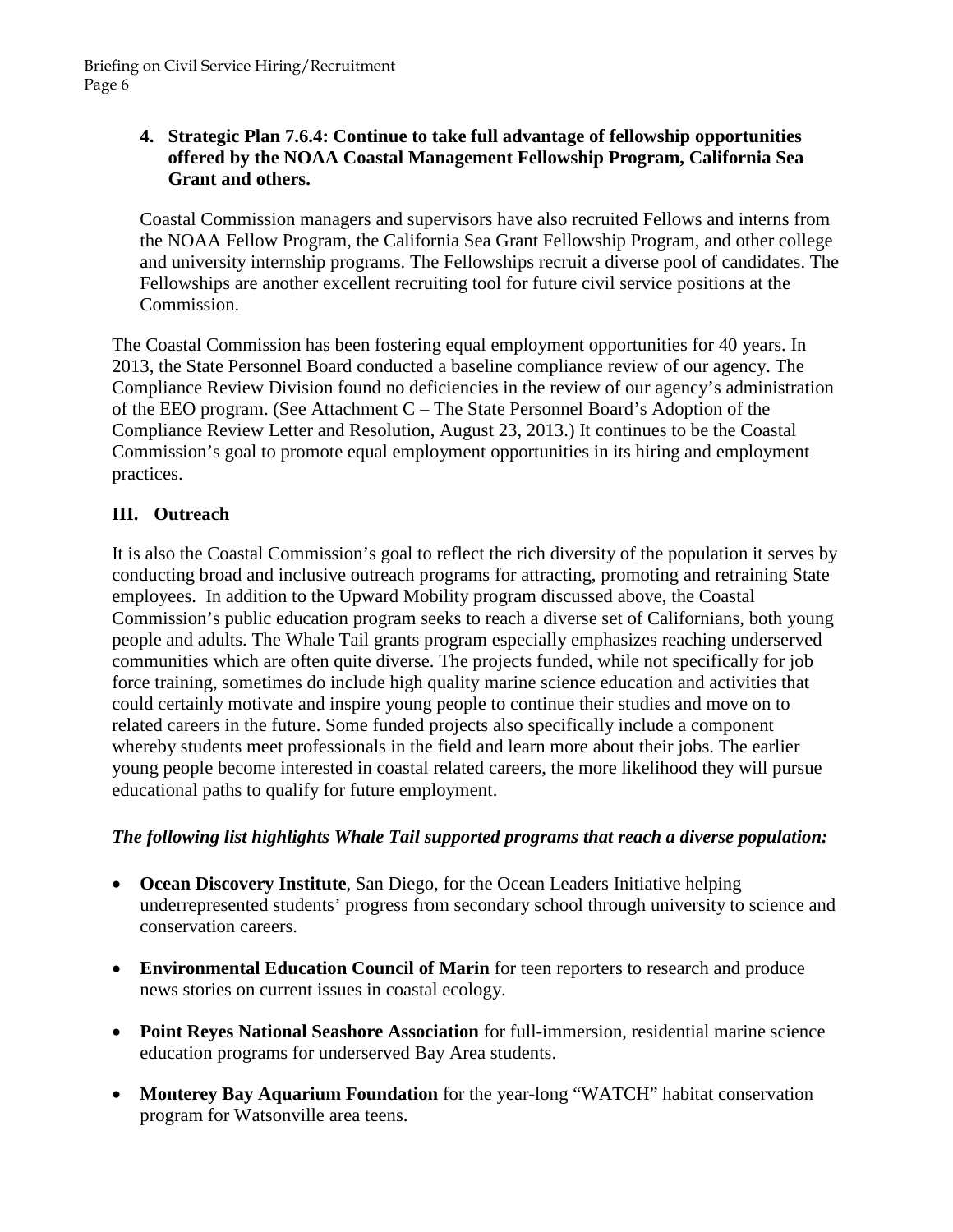- **Farallones Marine Sanctuary Association** for the Limpets environmental monitoring and education program for Bay Area middle and high school students.
- **Millennial Tech Middle School** in San Diego for a series of marine science lessons, labs, research projects, guest lectures, and field trips.
- **Mayfair Middle School** to add hands-on labs and other educational activities to a marine science elective in Lakewood, Los Angeles County.
- **Mountains Recreation and Conservation Authority** for developing an oceans unit for the Junior Rangers Program for urban youth from the Los Angeles area.
- **San Diego Junior Lifeguard Foundation** for a summer program teaching ocean science to youth ages 10-14.
- **Los Angeles Conservation Corps** for corps-members to host inner-city students and train teachers to implement the SEA Lab "Key to the Sea" program.
- **Camp Sea Lab** is dedicated to helping children explore the wonders of the marine environment by providing quality marine oriented programs that promote Science, Education and Adventure for youth, families and teachers.

# **IV. Next Steps**

Coastal Commission management is committed to recruit broadly for a diverse pool of candidates for staff positions at the California Coastal Commission. We are exploring a variety of ways to improve our effectiveness in building a more diverse workforce. The following are some of the initiatives we are taking now and in 2015:

- Convene an internal recruitment task-force to bring all interested Commission staff members together to generate new ideas on outreach. This would include identifying key speaking opportunities and high schools, colleges and universities to connect with students about the Commission's work and the training needed to meet Coastal Commission job requirements.
- Continue to work with other State agencies to identify successful outreach programs that have been used by others.
- Identify job fairs that could be useful be useful for diversity recruitment.
- Work closely with Whale Tail grantees with educational grants to include a component of education about possible careers in State service. Getting a diverse pool of young people interested in coastal management early means that students can seek needed training in preparation for future job opportunities.
- Continue to speak at university classes and to do informational interviews of a diverse group of potential candidates that could compete in the civil service process after graduation.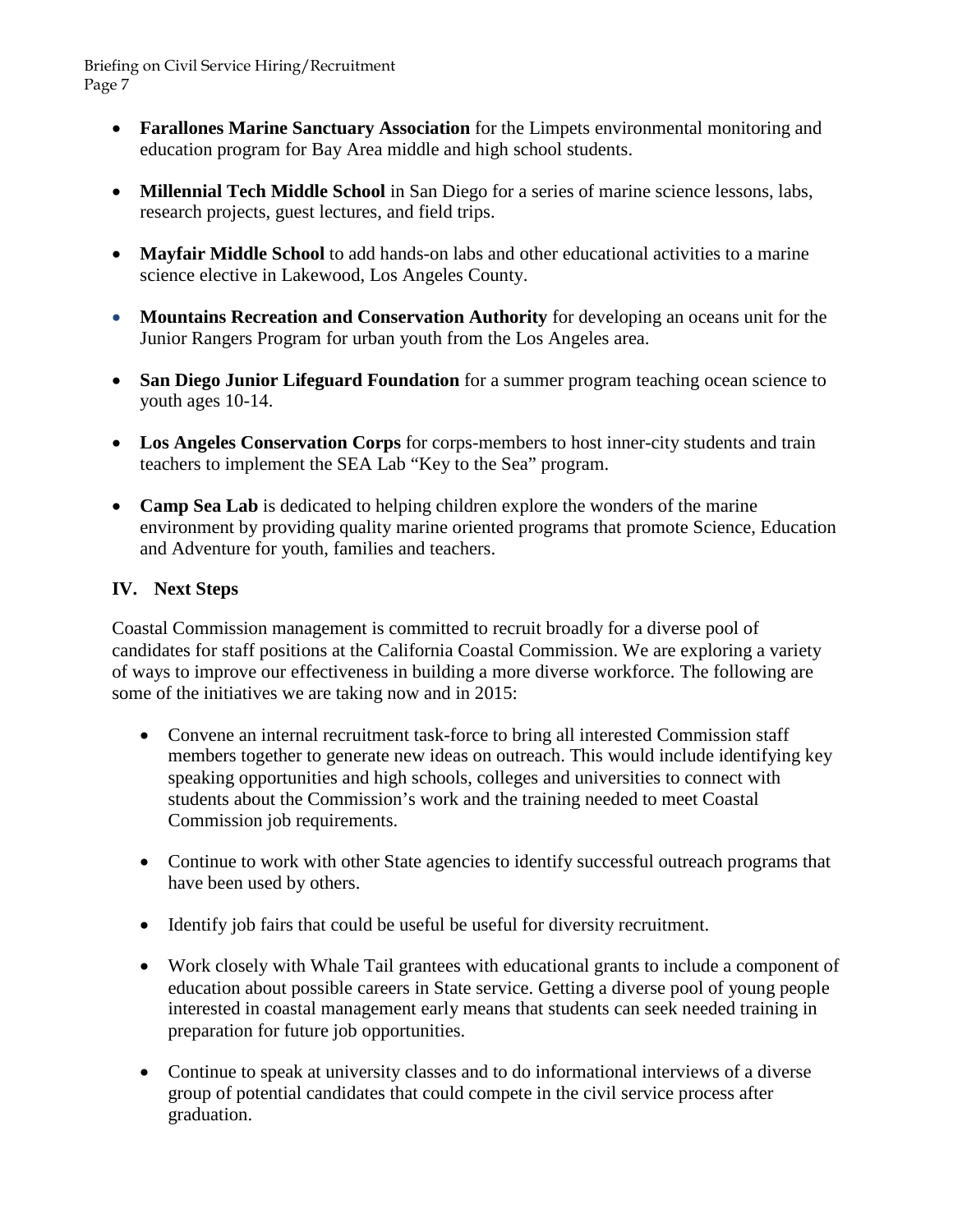- Continue to work closely with the Sea Grant Fellowship and NOAA Coastal Fellowship Programs to recruit diversity candidates for Fellowships at the Coastal Commission.
- Explore social media and website postings to universities, and organizations that can make a more diverse pool of applicants aware of job opportunities.

# ATTACHMENTS

Attachment A: The State of Diversity in Environmental Organization Executive Summary, July 2014

Attachment B: State Employees Ethnicity Chart

Attachment C: State Personnel Board Adoption of the California Coastal Commission's Compliance Review Letter and Resolution, August 23, 2013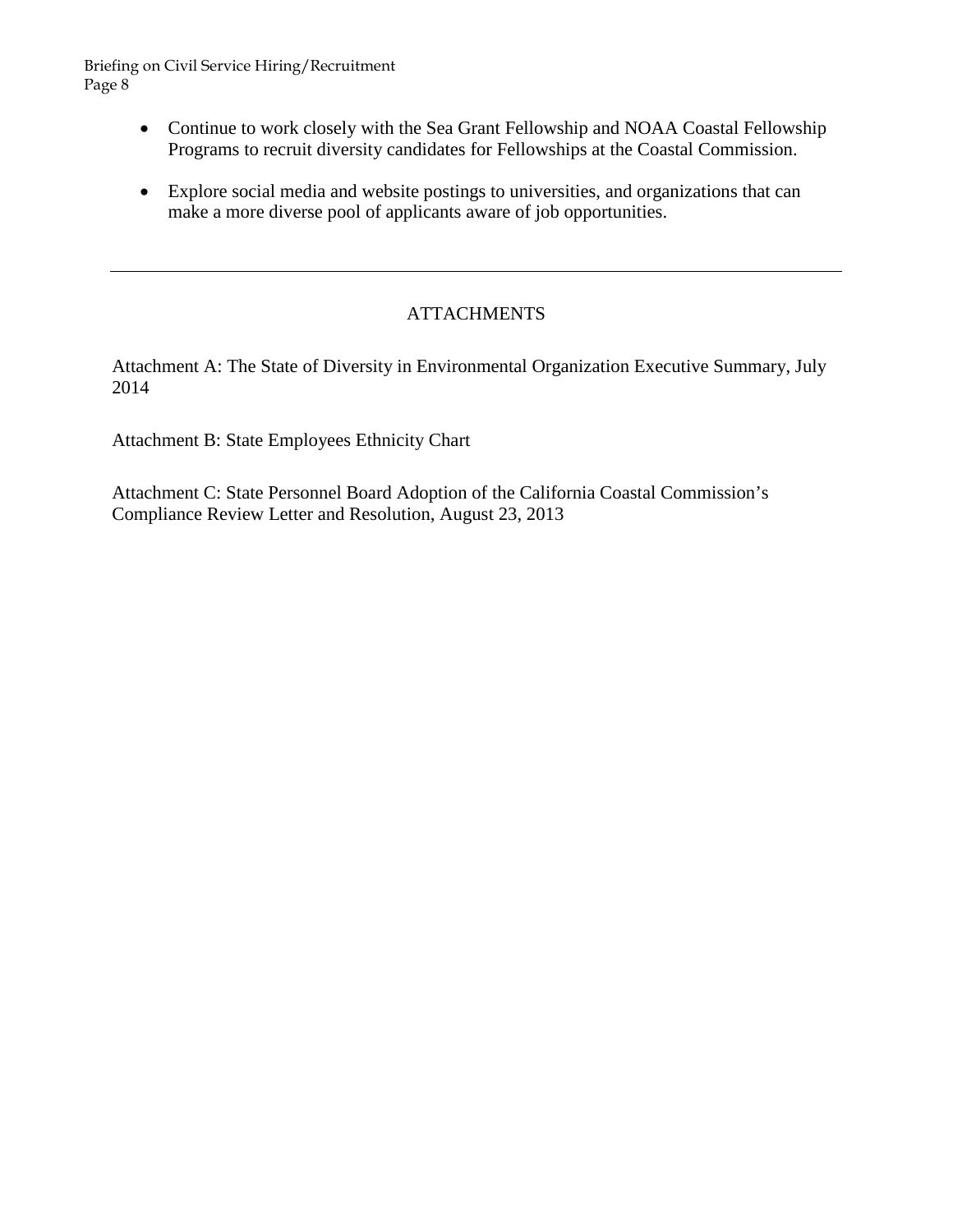# <span id="page-8-0"></span>The State of **Diversity** in Environmental ganizations

Mainstream NGOs Foundations Government Agencies

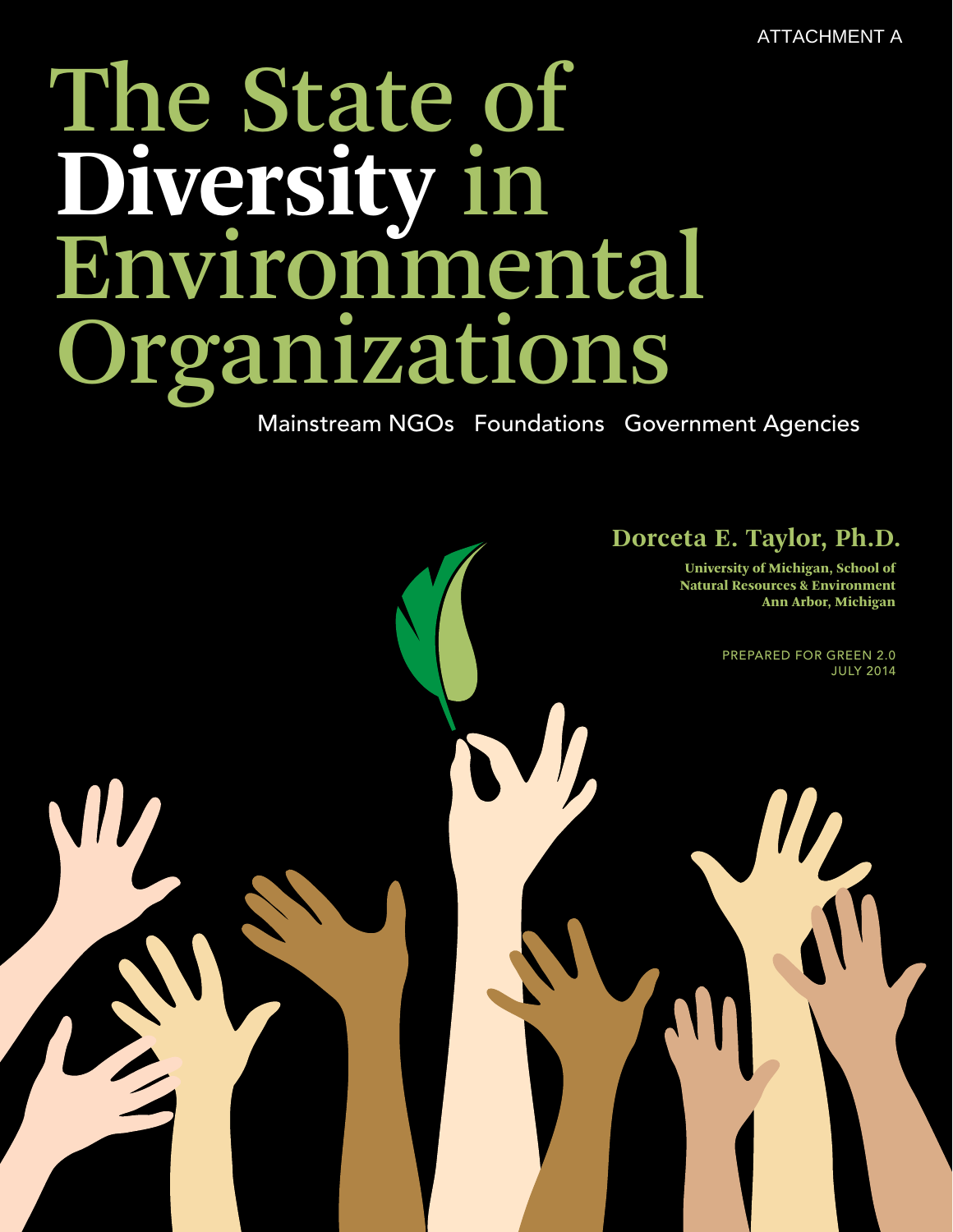# **Acknowledgements**

Special thanks to all the survey respondents and interviewees who took the time to participate in this study.

To all the organizations that collaborated with us and to everyone who helped with the project — thank you.

# **Green 2.0 Working Group**

(Organizations listed for affiliation purposes only.)

Alaina Beverly (University of Chicago); Angela Park (Mission Critical); Don Chen (Ford Foundation); Donna Hope (Institute for Market Transformation); Felicia Davis (Building Green Initiative at Clark Atlanta University); Jalonne L. White-Newsome (WE ACT for Environmental Justice); Jenni LeBlanc (National Audubon Society); Kim Noble (Green for All); Leslie Fields (Sierra Club); Lisa Garcia (Earthjustice); Marcelo Bonta (Center for Diversity and the Environment); Mark Magaña (GreenLatinos); Michael Dorsey (Joint Center for Political And Economic Studies/Sierra Club); Mustafa Ali (U.S. Environmental Protection Agency); Patrice Simms (Howard University School of Law); Patrice Webb (The Webb and Flow Group); Quentin James (Vestige Strategies); Roger Rivera (National Hispanic Environmental Council); Shamar Bibbins (Independent Consultant); Stephanie Maddin (Earthjustice); Tracy Russ (Russ Communications); Vernice Miller-Travis (Maryland State Commission on Environmental Justice and Sustainable Communities); Robert Raben, Danielle Deane, Gabriela Domenzain, Karen Marangi, Larry Gonzalez, Brenda Arredondo, Beth Lynk, Corey Walker, Alex Przybelski (The Raben Group).

# **Support for this report was provided by:**

National Fish and Wildlife Foundation, Arcus Foundation, Sierra Club, and Earthjustice.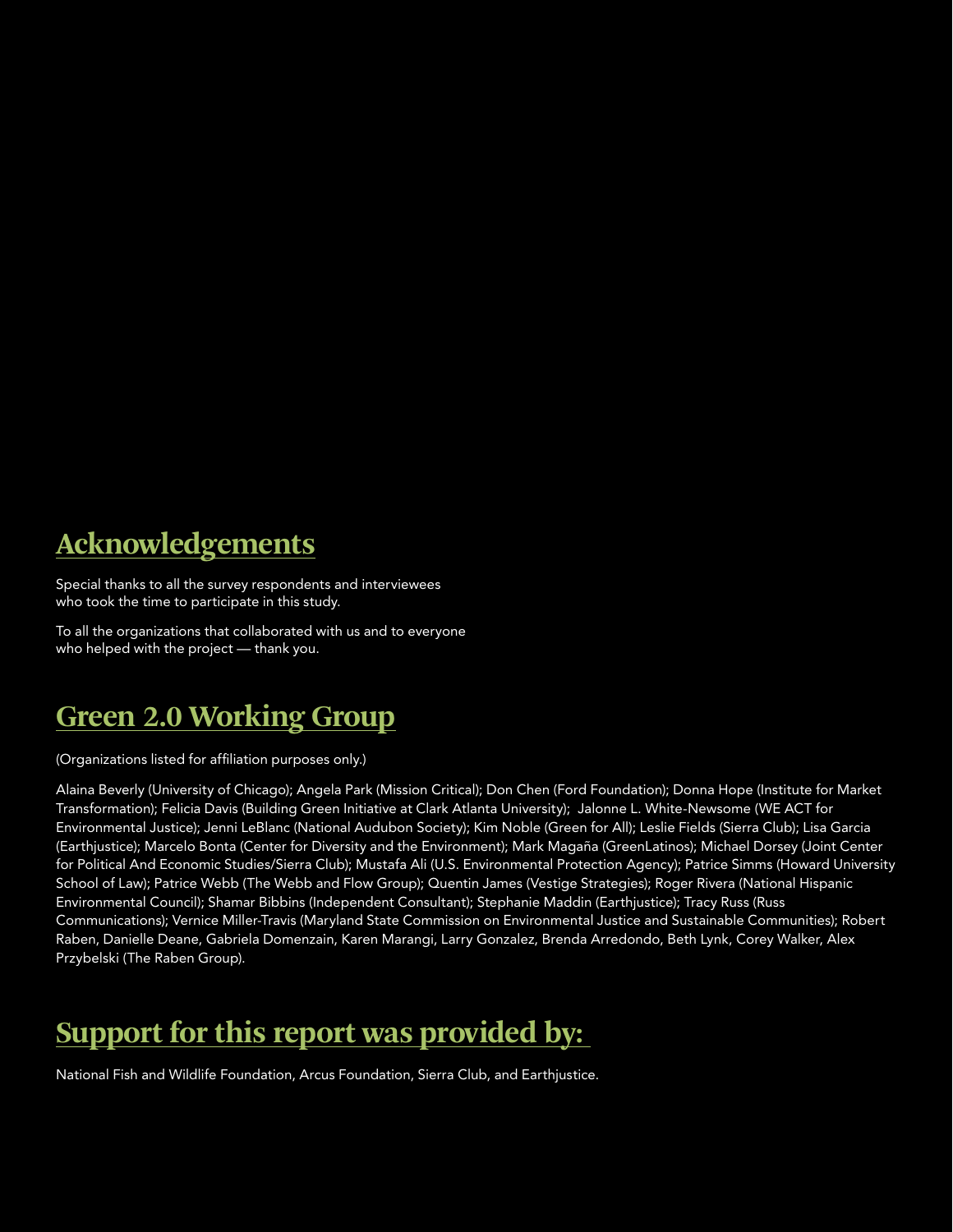

**Environmental institutions have been working on diversity efforts for the better part of five decades. This report discusses the findings of a study of three types of environmental institutions: 191 conservation and preservation organizations, 74 government environmental agencies, and 28 environmental grantmaking foundations. It also reports the findings of interviews conducted with 21 environmental professionals who were asked to reflect on the state of diversity in environmental institutions. The study focuses primarily on gender, racial, and class diversity in these institutions as it pertains to the demographic characteristics of their boards and staff. It examines the recruitment and hiring of new workers as well as the types of diversity initiatives undertaken by the organizations. The report also discusses other kinds of diversities such as cultural, sexual orientation, intergenerational, and rural-urban.**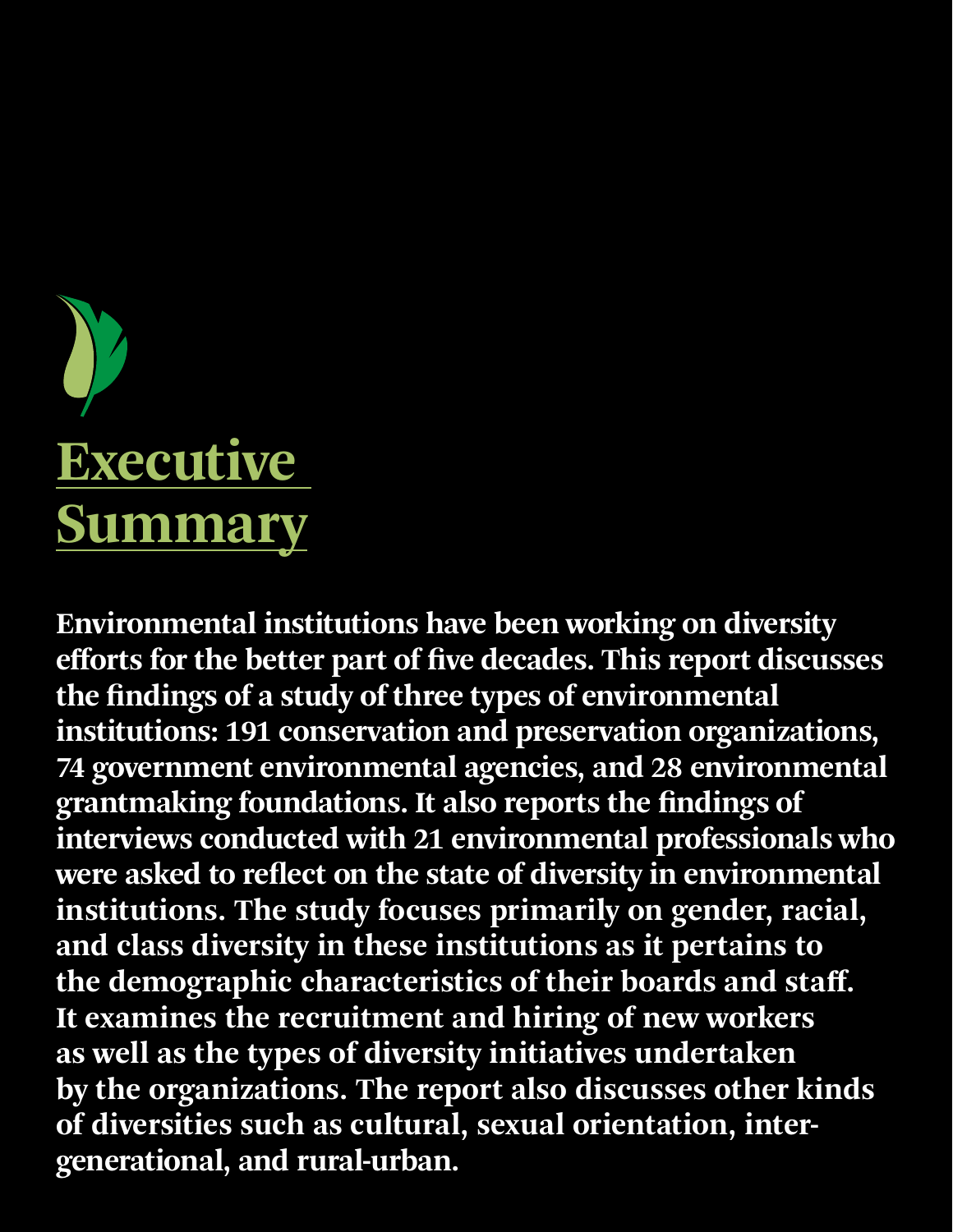# **The study found that:**

### 1. All three types of environmental institutions have made significant progress on gender diversity, but the gains have mostly gone to White women, and much remains to be done.

- a. The percentage of females in leadership positions and on the staff of environmental organizations has increased over time.
- b. Women occupied more than half of the 1,714 leadership positions studied in conservation and preservation organizations.
- c. Women comprised more than 60% of the new hires and interns in conservation and preservation organizations.
- d. Women also dominate the executive director's position in environmental grantmaking foundations.
- e. Women have the greatest likelihood of becoming chair of the board in environmental grantmaking foundations.

### 2. HOWEVER, MEN ARE STILL MORE LIKELY THAN FEMALES TO OCCUPY THE MOST POWERFUL positions in environmental organizations.

- a. There is a significant gender gap as more than 70% of the presidents and chairs of the board of conservation/ preservation organizations are male.
	- i. Size matters too. The presidents of the largest conservation and preservation organizations (budgets over \$1 million) are overwhelmingly male (90%).
- b. Men also dominate the executive director positions in government environmental agencies.
- c. Males are far more likely than females to be on the staff of government environmental agencies.
- d. Males occupy the majority of the top leadership positions in environmental grantmaking organizations.
	- i. 76.2% of the presidents are male.
	- ii. 55% of the chairs of the board are male.
- e. Males also dominate the board membership in all three kinds of institutions.
	- i. More than 56% of the board members of the environmental organizations studied are male.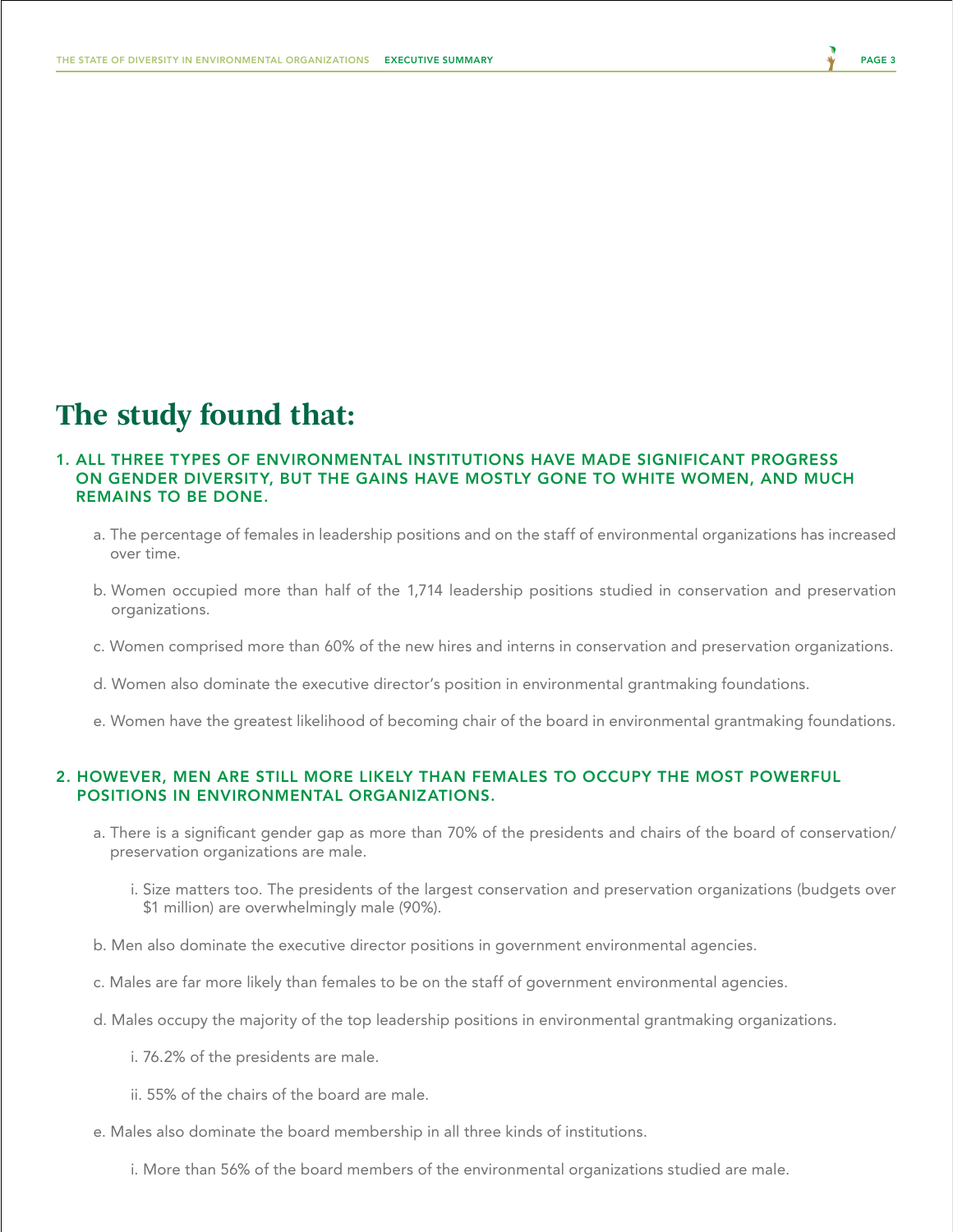### 3. THE CURRENT STATE OF RACIAL DIVERSITY IN ENVIRONMENTAL ORGANIZATIONS IS TROUBLING, and lags far behind gender diversity.

- a. The percentage of ethnic minorities working in environmental organizations has increased over time.
- b. Despite the growth in the ethnic minority population in the U.S., the percentage of minorities on the boards or general staff of environmental organizations does not exceed 16% in the three types of institutions studied.
- c. Once hired in environmental organizations, ethnic minorities are concentrated in the lower ranks. As a result, ethnic minorities occupy less than 12% of the leadership positions in the environmental organizations studied.
	- i. They rarely occupy the most powerful positions (such as president or chair of the board) in environmental organizations.
	- ii. Size also matters.
		- None of the largest conservation and preservation organizations (budget over \$1 million) has a president who is an ethnic minority.
		- Overall, the smaller conservation and preservation organizations were less racially diverse than the largest ones.
- d. Yet ethnic minorities and people of multi-racial backgrounds comprise about 38% of the U.S. population.
	- i. Ethnic minorities are severely underrepresented in the environmental workforce.
	- ii. Though ethnic minorities are also underrepresented in the science and engineering (S&E) workforce nationwide, they are employed in the S&E workforce to a much greater percentage than they are in the environmental workforce. Asians, Blacks, Hispanics, and Native Americans comprise 29% of the S&E workforce.
- e. The diversity manager's position is the only position that minorities are more likely to hold than Whites in environmental organizations.
	- i. However, relatively few of the organizations had such a position.

#### 4. The members and volunteers of environmental organizations are predominantly WHITE. THE ORGANIZATIONS STUDIED REPORT A MEMBERSHIP OF ABOUT 3.2 MILLION PEOPLE.

- a. About 59% of these members are male.
- b. The volunteers are evenly split between males and females.
- c. Very few minorities are members or volunteers of the organizations studied.

### 5. Environmental organizations express a DESIRE TO DIVERSIFY THEIR BOARDS AND STAFF.

a. However, few have a diversity manager or have formed a diversity committee.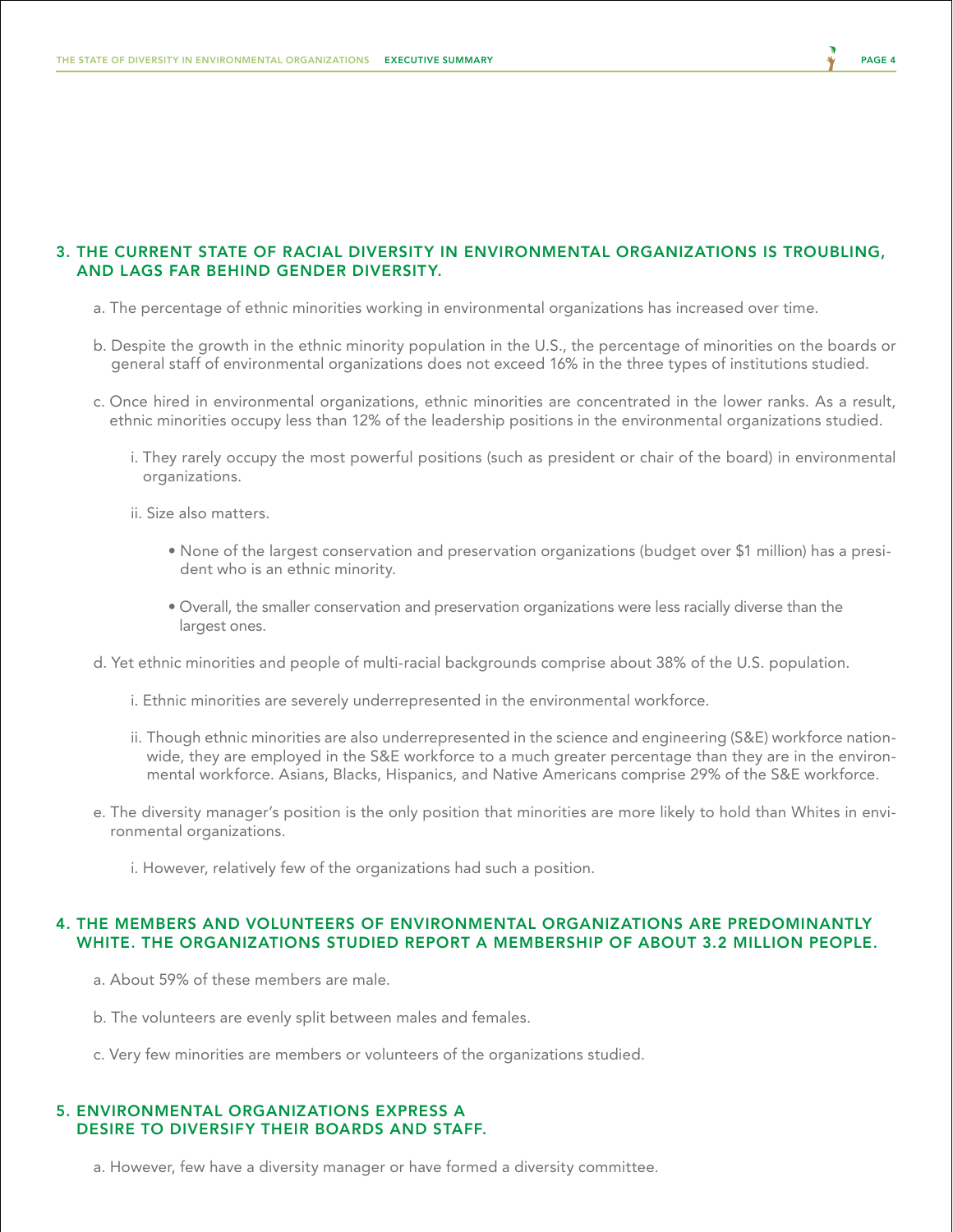- b. Diversity managers were more commonly found in government environmental agencies than in conservation/ preservation organizations.
- c. None of the grantmaking foundations studied had a diversity manager.

### 6. CROSS-RACE AND CROSS-CLASS COLLABORATIONS ARE STILL UNCOMMON IN ENVIRONMENTAL organizations.

- a. Few of the organizations studied collaborate with ethnic minority or low-income institutions or groups.
	- i. Environmental organizations are less likely to collaborate with low-income organizations than with ethnic minority organizations.
- b. However, environmental organizations indicate that they collaborate frequently with other groups in their networks.

### 7. ENVIRONMENTAL JOBS ARE STILL BEING ADVERTISED AND ENVIRONMENTAL ORGANIZATIONS recruit new employees in ways that introduce unconscious biases and facilitate the replication of the current workforce.

- a. Recruitment for new staff frequently occurs through word-of-mouth and informal networks.
- b. This makes it difficult for ethnic minorities, the working class, or anyone outside of traditional environmental networks to find out about job openings and apply for those jobs.
- c. There is both a spatial and strategic mismatch in the recruiting strategies of environmental organizations when it comes to searching for minority workers.
	- i. Environmental organizations recruit from minority-serving institutions infrequently.
	- ii. Environmental organizations recruit from minority professional gatherings infrequently.
	- iii. This means environmental organizations are not recruiting from places where they are most likely to find new and talented ethnic minorities.
	- iv. Existing pipelines for finding minority environmental employees are currently underutilized by environmental organizations.

### 8. Moreover, environmental organizations do not use the internship pipeline effectively to find ethnic minority workers.

- a. Though environmental organizations host ethnic minorities as interns, they have been very reluctant to hire these talented students onto their staff.
- b. In effect, this creates a ruptured pipeline in which talent flows into the organizations but is allowed to dissipate out instead of being nurtured through the entire organization.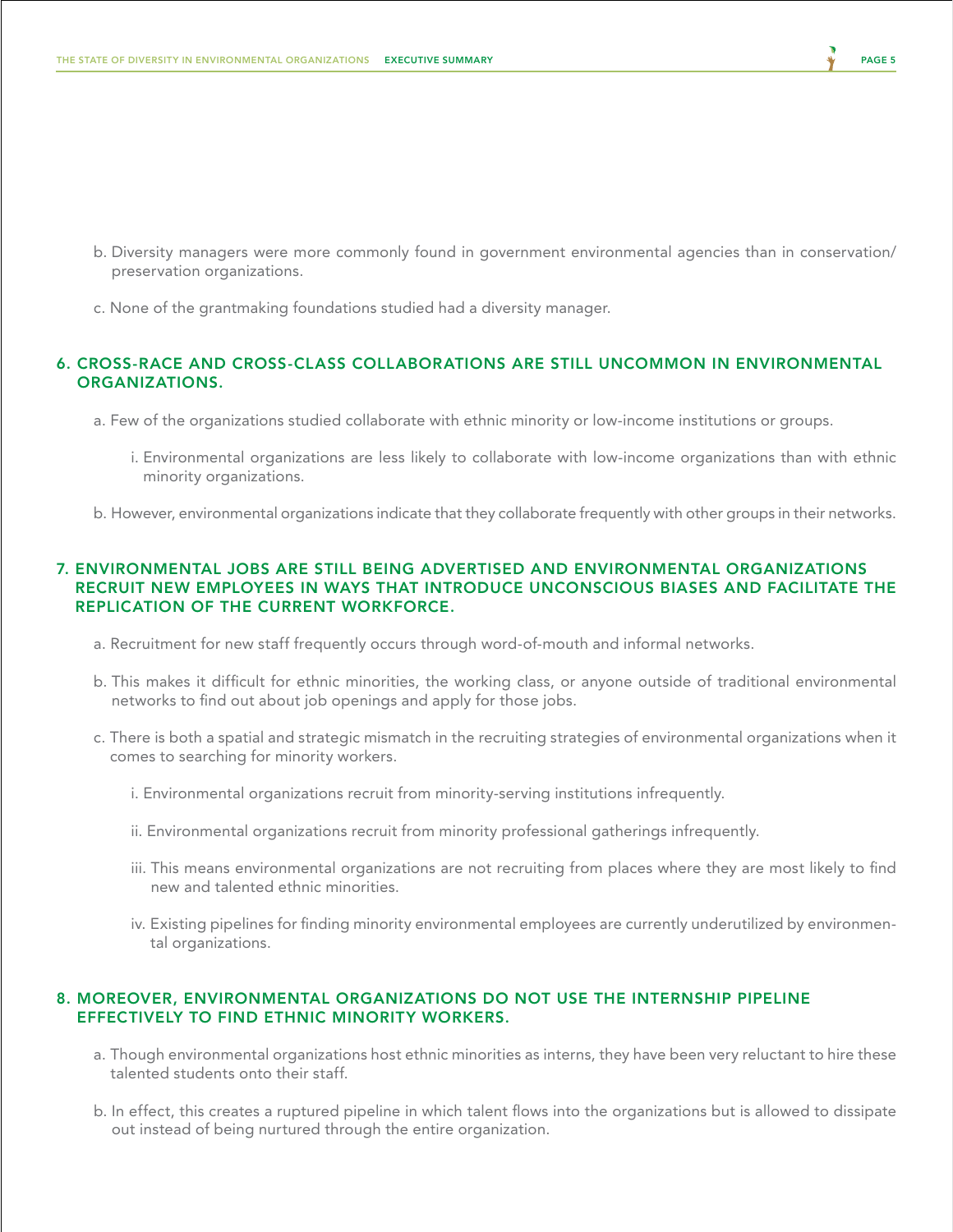### 9. Environmental organizations say that the biggest barriers to hiring minorities in their organizations are few job openings and lack of minority applicants.

- a. The organizations do not recognize that their advertising and recruitment strategies could be barriers to minority and low-income applicants.
- b. Despite the claim of few job openings, most of the organizations in the study reported that they hired staff in the last three years. A low percentage hired minorities in that same time period.
	- i. Of the 493 staff hired by conservation/preservation organizations in the last three years, only 63 (or 12.8%) were ethnic minorities.
	- ii. Of the 683 staff hired in government environmental agencies in the last three years, only 80 (or 11.7%) were ethnic minorities.
	- iii. Of the 35 staff hired in environmental grantmaking foundations in the last three years, only 6 (17.1%) were ethnic minorities.

### 10. The most popular diversity initiative being undertaken in environmental organizations is the promotion of women already working in an organization to leadership positions.

- a. Environmental organizations are much less likely to promote ethnic minorities already working in an organization to leadership positions.
- b. Promotions go primarily to White females. Women of color are still on the outside looking in, along with their male counterparts.
- c. This results in a narrowing of the gender gap while perpetuating the already wide racial gap in the leadership of environmental organizations.

### 11. Organizations were polled to find out what kind of diversity activities should be undertaken in their region and whether they would support such activities if they were developed.

- a. Despite the professed interest in increasing diversity in environmental organizations, there is a gap between the desire to see diversity initiatives developed and actually supporting such activities once they are in place.
- b. In many instances organizational representatives were significantly more likely to say diversity activities should be undertaken in their region than they were to say that their organization was likely or very likely to support in the activities once they were put in place. For instance,
	- i. More than 70% of all three type of organizations indicated that pipeline for greater inclusion of minority and low-income participants in the environmental workforce and on the boards, yet only 40% of government agencies and 50% environmental NGOs and foundation indicated they would be likely or very likely to support the activity if it were developed.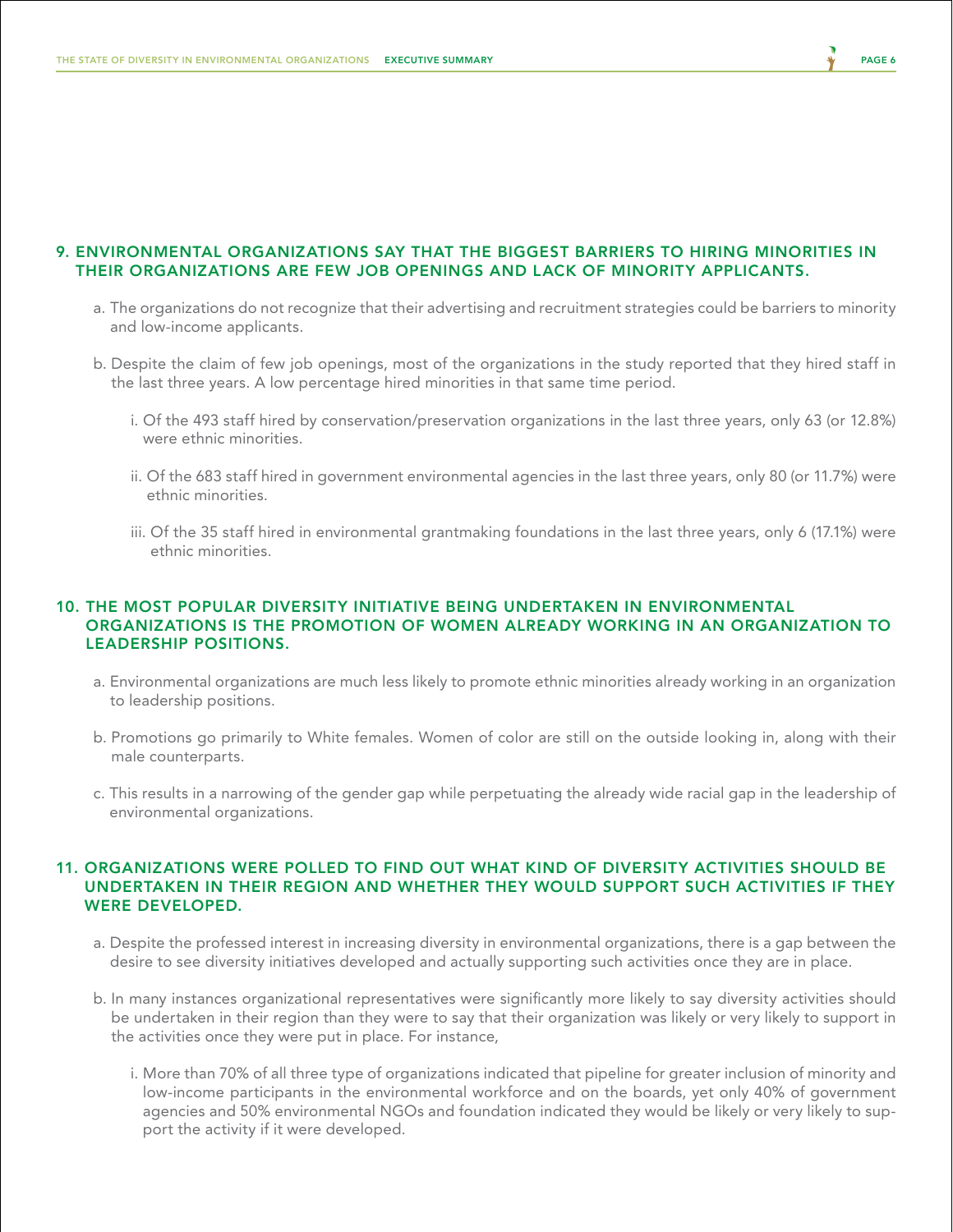<span id="page-15-0"></span>ii. Similarly, more than two thirds of the organizations indicated that training programs for minority and low-income residents should be developed, but less than 45% of the organizations would support such training programs.

### 12. The environmental professionals interviewed felt that:

- a. In general, diversity in environmental organizations has improved over time, but significant work has to be done to make the workplace more inclusive and welcoming to a broader range of people.
	- i. The dominant culture of the organizations is alienating to ethnic minorities, the poor, the LGBTQ community, and others outside the mainstream.
	- ii. Diversity, equity, and inclusion should be core values that are included in the mission statements of environmental organizations.
- b. Ethnic minorities are grossly underrepresented in the leadership of environmental organizations. Increasing racial diversity in the organizations should be a high priority.
- c. A significant number of talented ethnic minorities are willing and able to work in environmental organizations, but discriminatory hiring practices prevent them from obtaining jobs in such organizations.
- d. The environmental discourse has to be broadened to include a wider range of people and the issues they are concerned with.
- e. Greater effort should be made to facilitate the emergence of the next generation of leaders. This group should be more multicultural than the current cadre of senior environmental leaders.
- f. Diversity data should be collected and tracked in environmental organizations. This is particularly true of nongovernmental organizations.

#### A Note about Terminology

Several terms are used to describe non-European residents of the United States in the scholarly and popular literature as well as in the social and political realms. This report uses the terms "ethnic minority" and "people of color" interchangeably to describe non-European Americans and White to describe Euro-Americans. At times the report makes specific references to specific racial or ethnic groups such as Blacks, Hispanics (Latinos, Chicanos, etc.), Asians, Native Americans, and Arabs.

"As the nation continues to diversify, the environmental movement is left with one of the greatest challenges it will face this century. In order to become an influential and sustainable movement for generations to come, it needs to successfully address its diversity crisis."

> Marcelo Bonta, Director, Center for Diversity & the Environment, 2007 Charles Jordan, Chair of the Board, The Conservation Fund, 2007 Source: Bonta & Jordan, 2007: 13.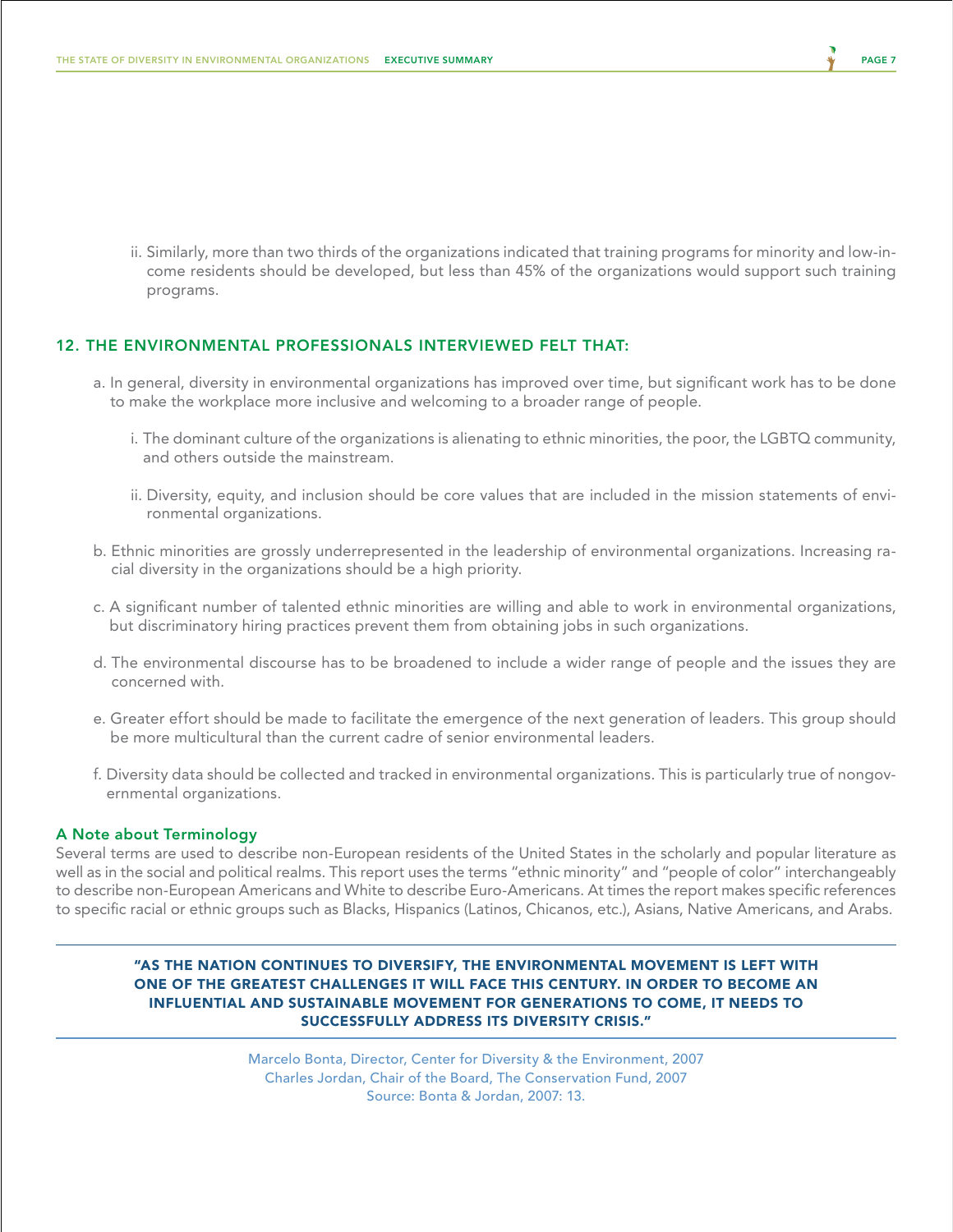# ATTACHMENT B

<span id="page-16-0"></span>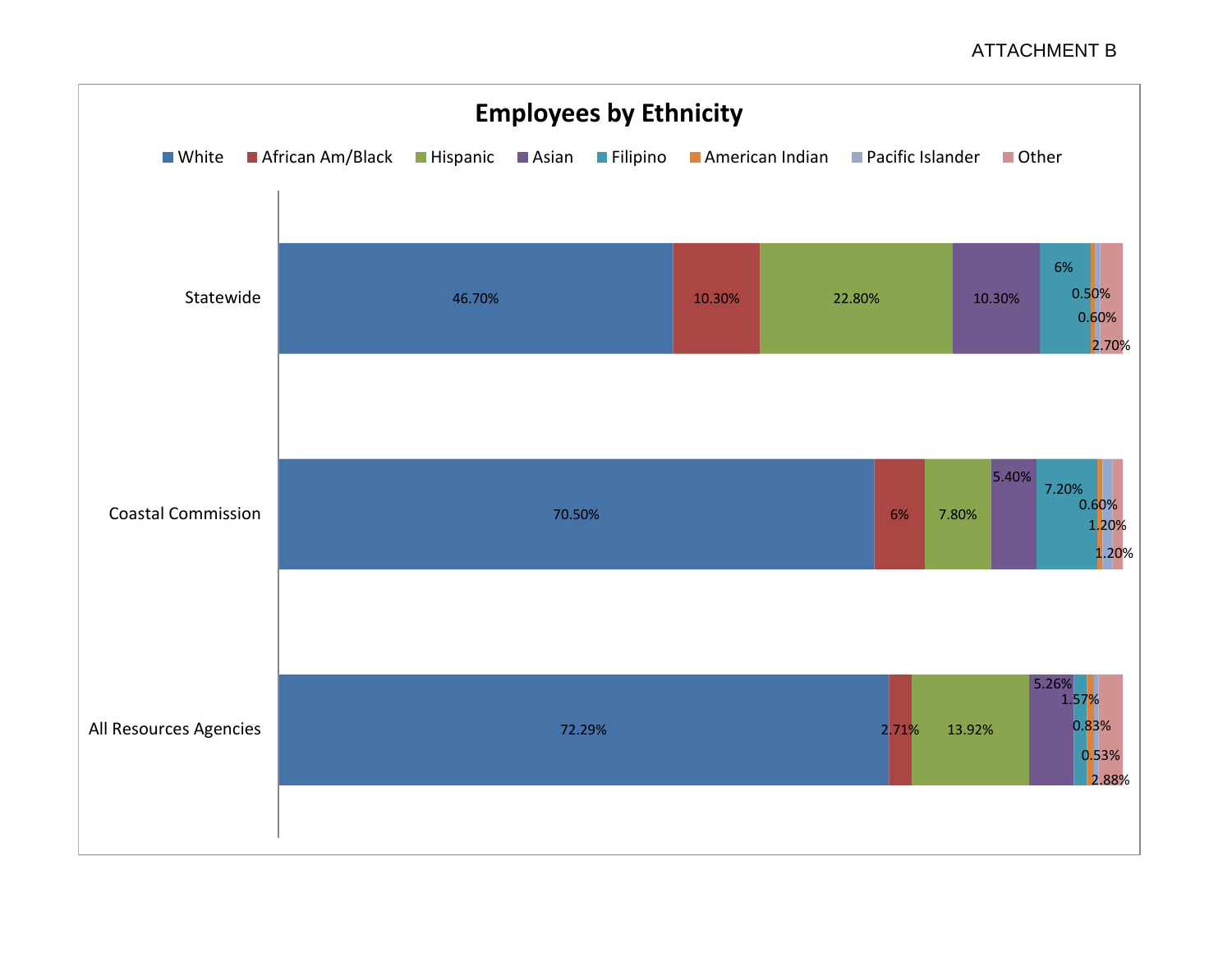



801 Capitol Mall Sacramento, CA 95814 | www.spb.ca.gov Governor Edmund G. Brown Jr.

# **BOARD RESOLUTION ADOPTING THE COMPLIANCE REVIEW REPORT AND FINDINGS BY THE SPB COMPLIANCE REVIEW DIVISON OF THE CALIFORNIA COASTAL COMMISSION**

**WHEREAS,** the State Personnel Board (SPB or Board) at its duly noticed meeting of September 5, 2013, carefully reviewed and considered the attached Compliance Review Report of the California Coastal Commission submitted by SPB's Compliance Review Division.

**WHEREAS,** the Report was prepared following a baseline review of the California Coastal Commission's personnel practices and details the background, scope, and methodology of the review, and the findings and recommendations.

**NOW, THEREFORE, BE IT RESOLVED,** that the Board hereby adopts the Report, including all findings and recommendations contained therein. A true copy of the Report shall be attached to this Board Resolution and the adoption of the Board Resolution shall be reflected in the record of the meeting and the Board's minutes.

AMBROSE Executive Officer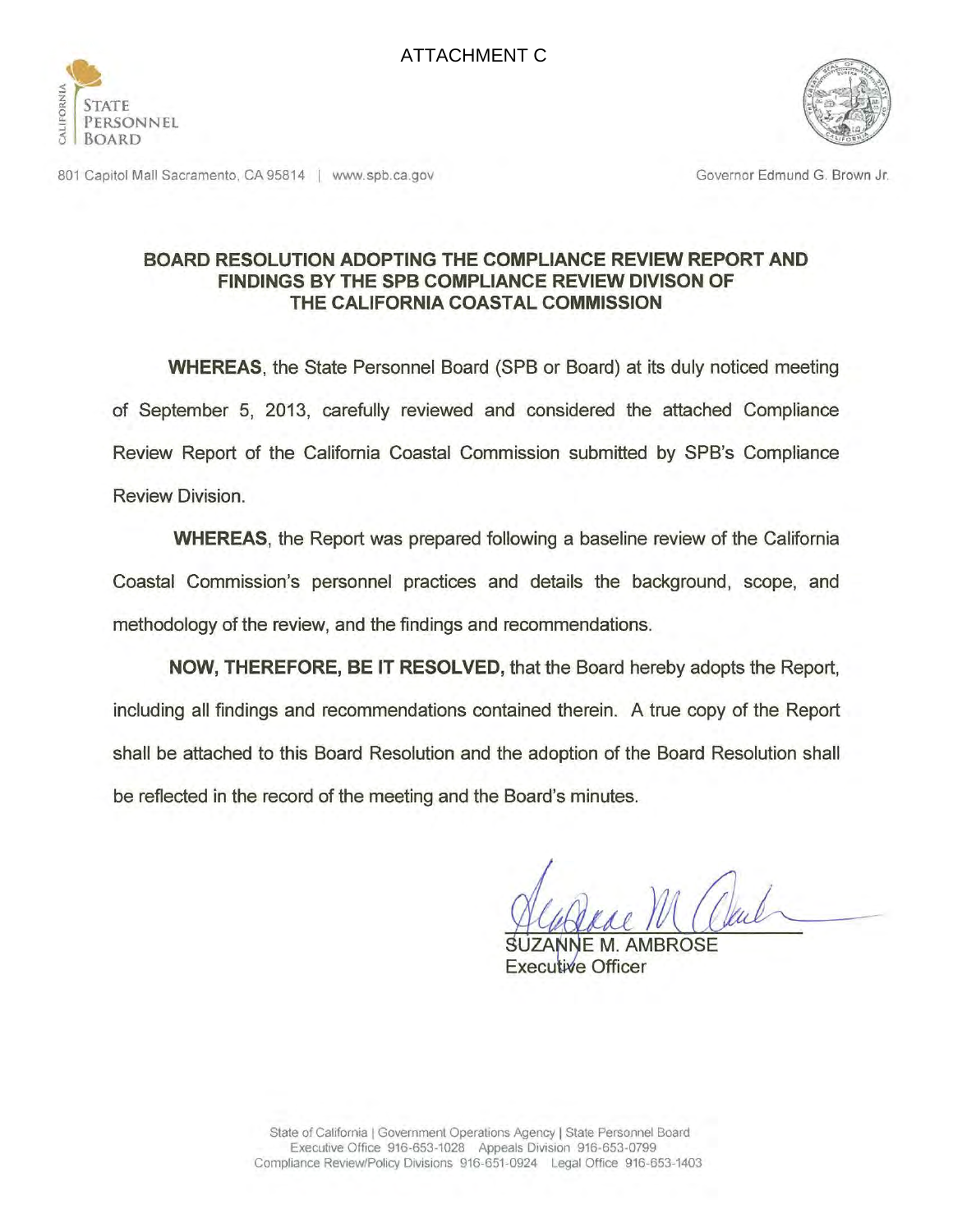



801 Capitol Mall Sacramento, CA 95814. | www.spb.ca.gov

Governor Edmund G. Brown Jr.

August 23, 2013

Melanie Wong, Chief Human Resources California Coastal Commission 45 Fremont Street, Suite 2000 San Francisco, CA 94105

RE: Compliance Review Report

Dear Melanie Wong:

The State Personnel Board (Board or SPB) conducted a baseline compliance review of the California Coastal Commission (CCC)'s examinations, appointments, EEO program, and personal services contracts during the period of May 1, 2011 through October 31, 2012. The primary objective of the review was to determine if CCC's personnel practices, policies, and procedures complied with state civil service laws and board regulations, and to recommend corrective action where deficiencies were identified.

CCC provided the documents that SPB requested. A cross-section of CCC's examinations, appointments, and personal services contracts were selected for review to ensure that samples of various examinations and appointment types, classifications, and levels were analyzed. The review of the EEO program included examining written policies and procedures, the EEO officer's role and duties, and the internal discrimination complaint process. The SPB also interviewed appropriate CCC staff.

The Compliance Review Division (CRD) has found no deficiencies in the review of CCC's administration of examinations, appointments, EEO program, or personal services contracts. The CRD will submit its findings to the five member State Personnel Board and recommend adoption. The Board will issue a resolution either adopting these findings or issuing its own findings and order. In either event, you will be notified of the Board's action. The final Board action will be posted on the SPB's website.